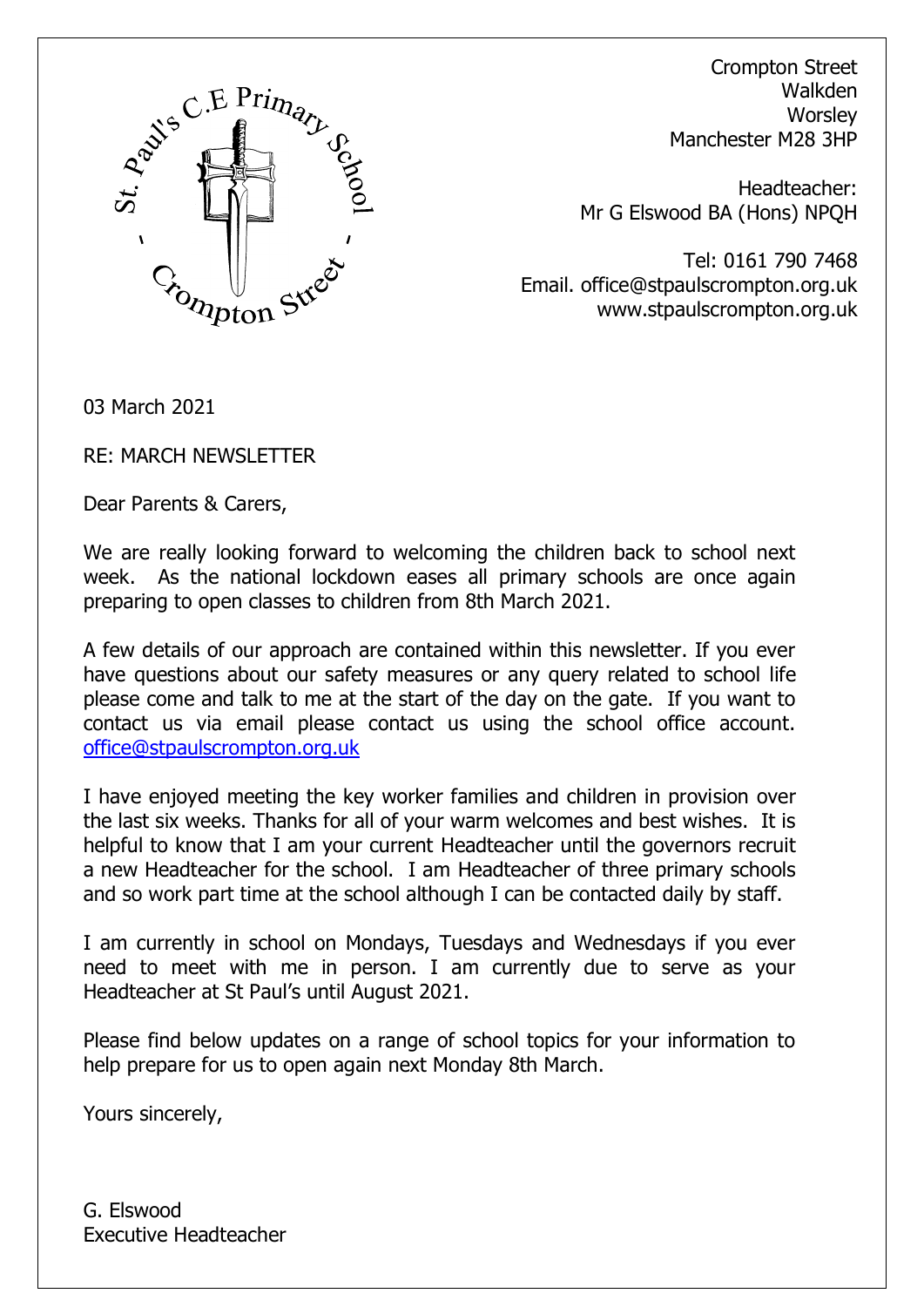# **Reading**

We love to read! More importantly we love to teach your children to read and foster a love of stories. From next week we will be asking all children to expect to change their books on Mondays.

New reading records have been prepared for them along with some new books in school. I have asked Miss Sims to share a monthly reading newsletter to share with you some special events that are taking place over the months ahead.

## **Remote Learning**

Even though we are opening again on the 8th March we still have remote learning and lessons available if one of the classes has to close down (if a child is diagnosed with COVID). If a bubble closes then the class are asked to isolate for ten days at home.

# **Our School Day**

All children are encouraged to arrive at school between 8.45 and 8.55am. The normal school gates will now be used and parents are asked to keep a safe distance from each other as they drop off and collect children. If possible please do wear a mask when on the school premises.

We are going to increase the outdoor morning play time to ensure that all children have time to socialise and benefit from the fresh air and time with their friends.

# **School Uniform**

Since January all of the children attending school have been wearing school uniform. So please do send your children with their usual uniform and PE kits each week.

I understand that some children may have grown over the last three months and how hard it can be to buy new uniform when the shops are closed. We are asking for normal school shoes to be worn although they are welcome to bring in trainers each day to wear outside or for PE.

# **Before and After School Clubs**

Evergreen will be starting before and after school clubs. Please contact them directly 07778468467 to book places. Their operational hours are 7.30am – 8.45am and 3.30-6.00pm.

# **Clubs & 1:1 Music Tuition**

Sports clubs from our providers and also from the teaching staff are due to start again in the summer term. We are also hoping to restart 1:1 music tuition in April. We will send more details in the last week of March.

# **What happens if my child has symptoms of COVID?**

Please contact the NHS testing centres to book and appointment and keep school updated.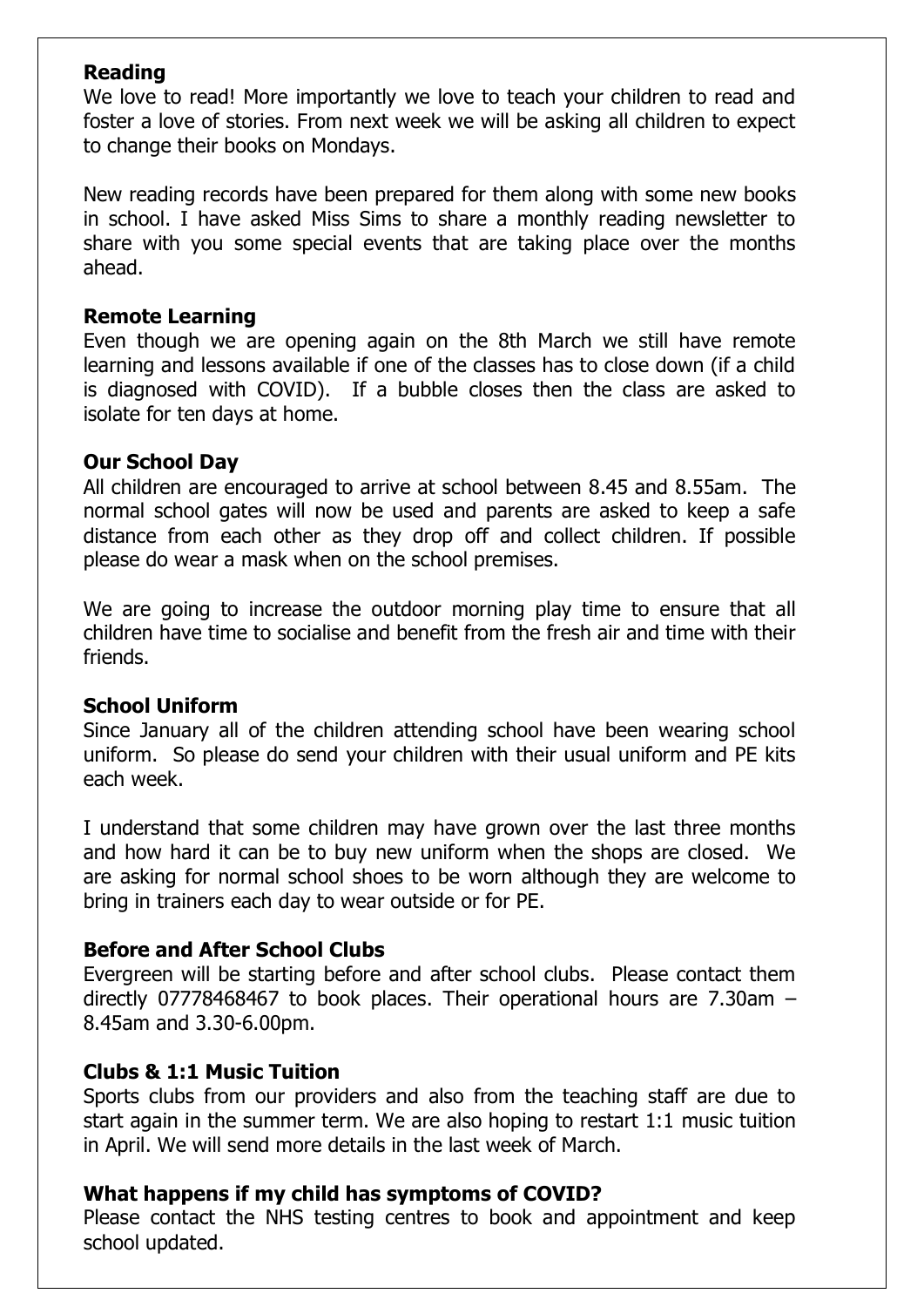If your child shows any symptoms during the school day we will move them into a safe area at the front of school and contact you straight away.

Please be reassured that many of our staff have now had their COVID vaccinations and that all staff are offered the twice a week Lateral Flow tests to check if they have COVID. Hopefully we will all have the vaccines over the coming months.

## **Our school team**

Headteacher : Mr G. Elswood

Assistant Headteacher Key stage 1 (acting) : Mr D. Hunter

Assistant Headteacher Key Stage 2 (acting) : Mrs S. O'Reilly

Higher Level teaching Assistant: Mrs Blears (covers classes and leads interventions)

Teaching assistant: Mrs Hills (interventions for children with speech and language needs)

| <b>Class</b>      | <b>Teacher</b>                  | <b>Teaching Assistants</b>      |
|-------------------|---------------------------------|---------------------------------|
| <b>Nursery</b>    | <b>Mrs Pedziwiatr</b>           | <b>Mrs Baxter</b>               |
| Reception         | Mr Hunter                       | Mrs Holden                      |
| Year 1            | Mrs Fairhurst<br>Mrs Marshall   | Mrs White                       |
| Year <sub>2</sub> | <b>Miss Sims</b>                | Mrs Booth<br><b>Mrs Forrest</b> |
| Year <sub>3</sub> | Mr McCarthy                     | Mrs Parker<br>Mrs Thompson      |
| Year 4            | Mrs Lally<br><b>Mrs Nowland</b> |                                 |
| Year <sub>5</sub> | Mrs McLoughlin                  | Mrs Taylor<br>Miss Billington   |
| Year <sub>6</sub> | Mrs O'Reilly                    | Mr O'Reilly                     |

#### **Term Dates**

| Monday 8 <sup>th</sup> March  | School reopens to all children                    |  |
|-------------------------------|---------------------------------------------------|--|
| Wednesday                     | 31 <sup>st</sup>   School closes for Easter break |  |
| March                         |                                                   |  |
| Monday 19 <sup>th</sup> April | School opens for Summer term                      |  |
| Monday 3rd May                | School closed for one day - Bank Holiday          |  |
| Friday 28 <sup>th</sup> May   | School closes for one week - summer half term     |  |
| Monday 14 <sup>th</sup> June  | School reopens                                    |  |
| Tuesday 27 <sup>th</sup> July | School closes for summer                          |  |

### **Dates for the diary …**

| Friday 19 <sup>th</sup> March | Red Nose Day - Comic Relief                             |
|-------------------------------|---------------------------------------------------------|
| Thursday<br>March             | $25th$ Parent Meetings : 3.30pm – 6.30pm                |
|                               | Monday $29th$ March   Parent Meetings : 3.30pm – 5.30pm |